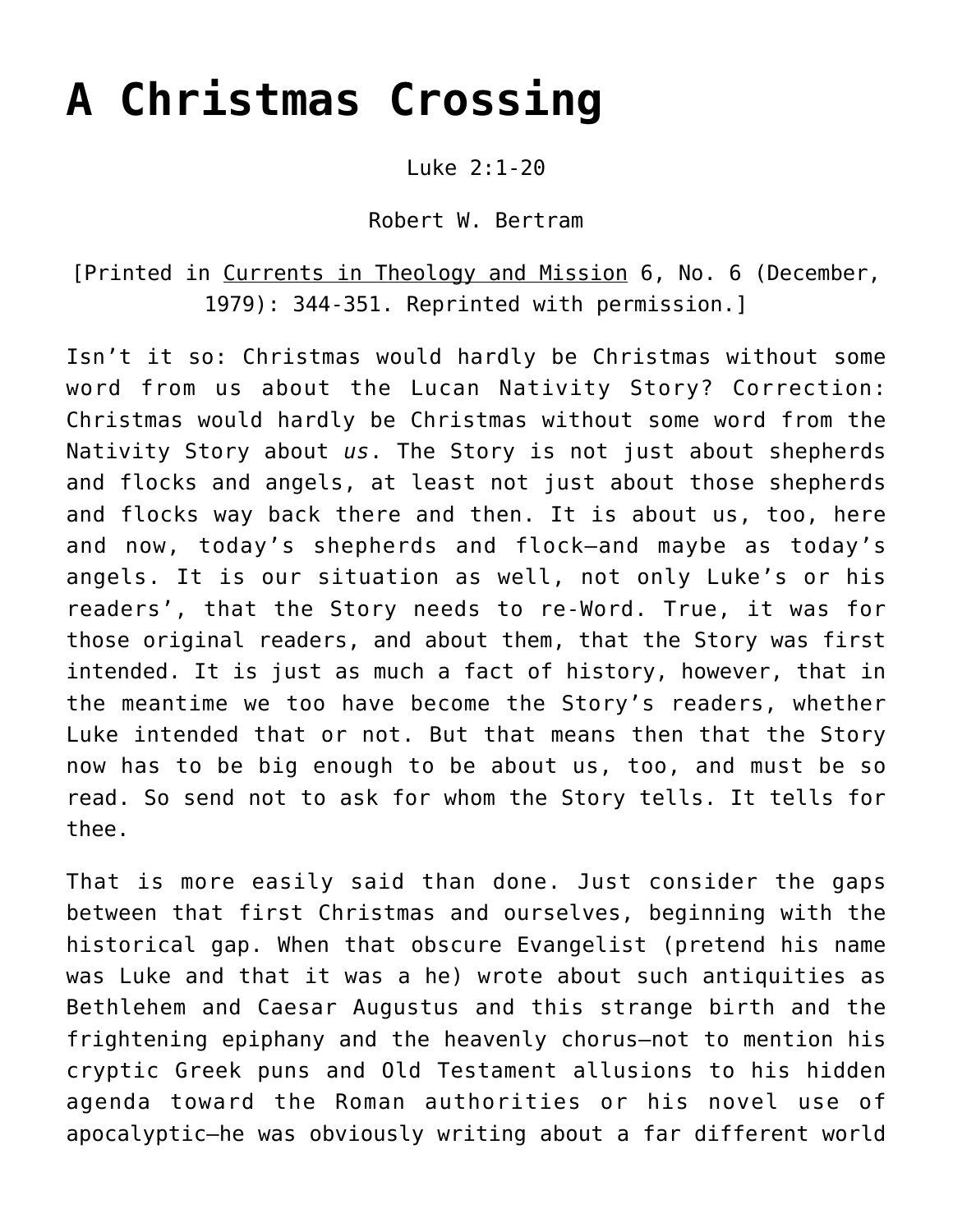from our own. The way to close this historical gap, so it would seem, is for us to learn historically more and more about that elusive past. The irony is, precisely as we do that—and we have no choice but to do it—we only discover the more how vastly unlike, really how unintelligible, Luke's world is to ours.

In fact, this "historicist dilemma"—the more nearly we explain the past, the less nearly we understand it—has been so paralyzing that it tempts us to overlook an even worse gap between the Story and ourselves. Beyond the merely "horizontal" gap between then-and-there and here-and-now looms that other, that "vertical" gap: between the incredible Story, on the one hand, and human incredulity *of any age*, on the other. That gap is a constant, not a variable. That enduring gap, the ten-footpole of unbelief, was as wide for the people of Luke's day, and presumably for Luke himself, as it is for us. That gap, being perennial, is not closable by increased historical explanation.

For that matter, the problem of historical distance does show some sign nowadays of being alleviated. There had been a tendency to make that horizontal gap worse than it needed to be, by psychologizing the problem. From Schleiermacher through Dilthey to Bultmann the historical question which predominated was, "What exactly did Luke or his readers *have in mind*? How can we with *our* understanding grasp what *they* were understanding?" But recent efforts—such as Gadamer's and Ricoeur's broadened, more "objective" views of hermeneutics or Pannenberg's view of "universal history"—have helped to refocus the question: not only what *did* this text in its original situation mean to its first authors and editors and readers (that too) but also, now that they have objectified the Story in writing for subsequent tradition, what *does* the text mean enduringly as it comes to us today?

However, these new and welcome efforts to relieve the impasse of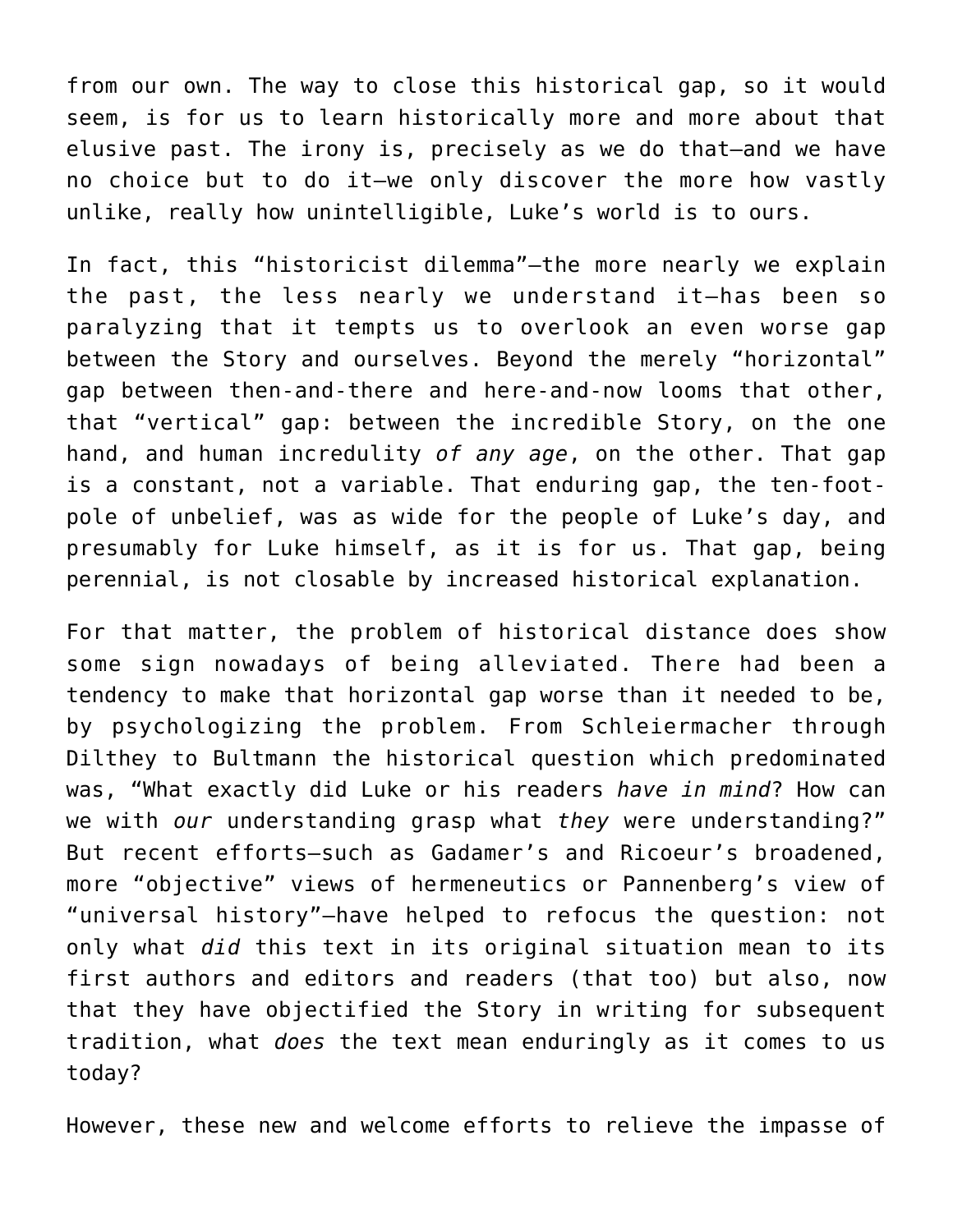historicism still do nothing to close that other, vertical gap. Indeed, a major advantage of these recent efforts is that they enable us to give precedence to that prior problem, that persistent abyss between the Story's sheer unbelievability in face of perennial human unbelief. With respect to that gap, as I mentioned, Luke's first readers and his readers today come down on the same side of the divide. They and we still enter the Story at the same starting point.

# **I. Diagnosis**

If all of us, regardless of when and where, enter the Story with a common problem, how does the story—precisely by means of this long ago event in Luke 2:1-20—diagnose what our universal problem is? "Diagnose," I confess, is a pun on the Greek, implying that we are being "seen through"—you know by whom!—and what is so mortifying, that we ourselves must participate in seeing him see through us. Later, in the "prognosis"—a word which patristic Greek used for divine providence—the Story turns to how that same One (not "sees through" us but) "sees us through".

I am tempted to apologize for breaking up the Story into two such separate steps, one at a time, first diagnosis and only then prognosis. As if Christians could not appreciate the solution until they had first faced the full depth of the problem. Granted, that would be a pietistic fallacy, although there is also an important half-truth in that. As Reinhold Niebuhr taught us, nothing is so out-of-place as an answer where there was not first a question. Still, it is like-wise true (as my colleague, George Hoyer, once quoted a patient as saying), 'I didn't know how sick I was until I got better." In other words, even the problem cannot truly be grasped except by hindsight from the recovery. What enables penitents to weep over their sin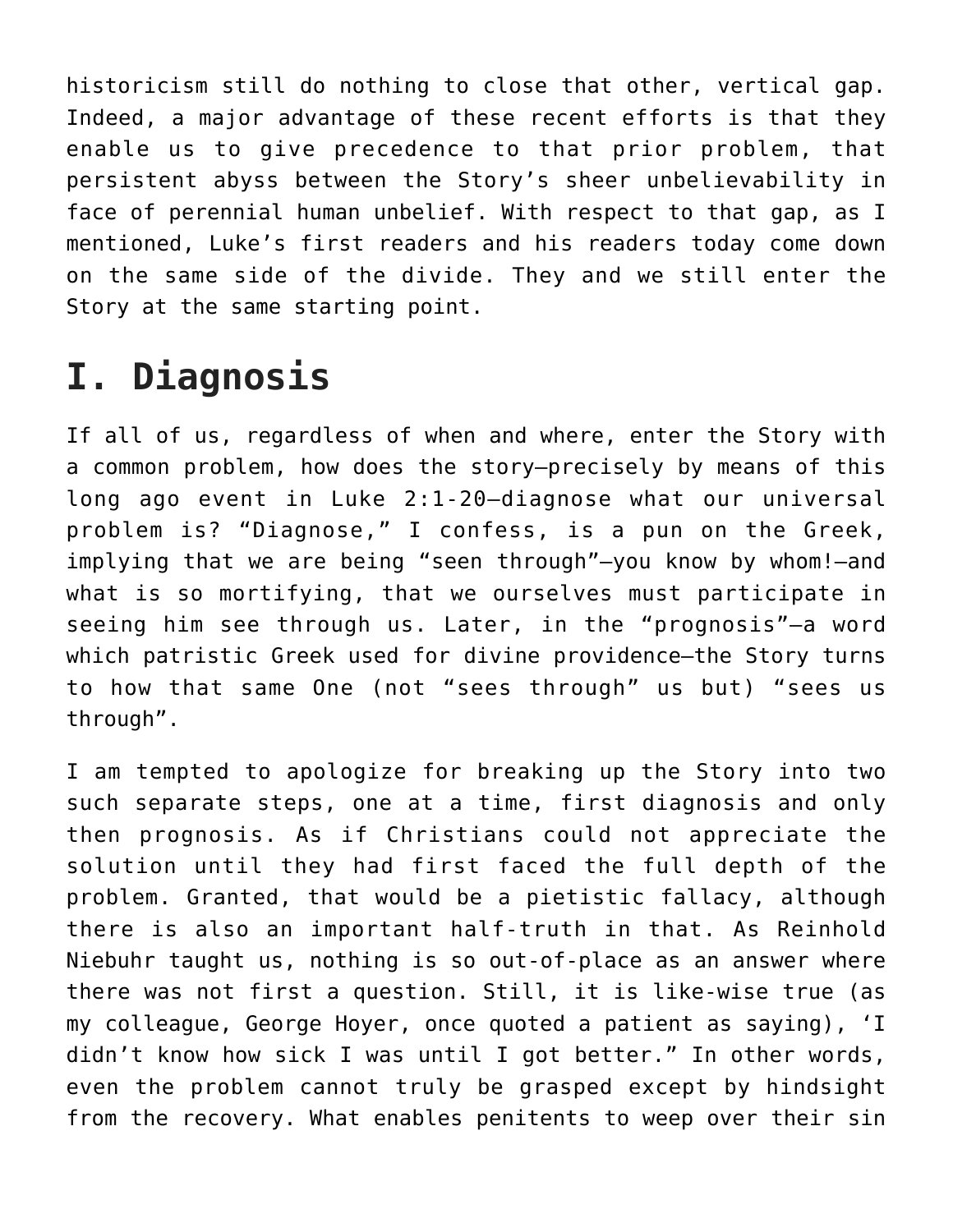is not the accusation as much as the absolution.

Then why separate diagnosis from prognosis as though they were mutually exclusive? After all, aren't Christians both sinful and righteous, both diagnosed and prognosed simultaneously— *simul*? Indeed we are, *as Christians*. In Christ our problem is a solved problem, sin is forgiven sin. But Christ, as he pointed out, is not our only option, not ever. Our constantly tempting alternative, frequently overpowering, is to try instead to make it on our own—in short, Christlessness. In that isolated condition—although admittedly we have only Christ's word for this—our problem suddenly recoils into the dramatic opposite of his solution, no longer a stage on the way to that solution, not the beginning of a story which ends happily with prognosis, but a malignant problem pure and simple, terminal. In that condition of unfaith we have no story, no beginning, just an end—just one side, the far side of the vertical gap.

Only as in Christ we re-cross that gap—which as Christians we also do, repeatedly—do we have a story at all. Then what was our irreconcilable antithesis to his solution, our dead-end problem, once more becomes sublimated into something quite different and benign, a problem on its way to being solved. Our crossing, from this perennial problem to its diametrically opposite solution, *is* the Story—again and again. The very structure of the Gospel as story, a story for participants and not spectators, requires that problem and solution be opposed as the night is to the day.

## **A. Preliminary Diagnosis: "Night"**

Then what is that perennial problem as this Lucan infancy narrative diagnoses—sees through—us its readers? Whatever that problem is, whatever it all is, it had best be disclosed to us only gradually, inch by inch. To plunge us immediately to the very bottom of the human tragedy would simply demand of our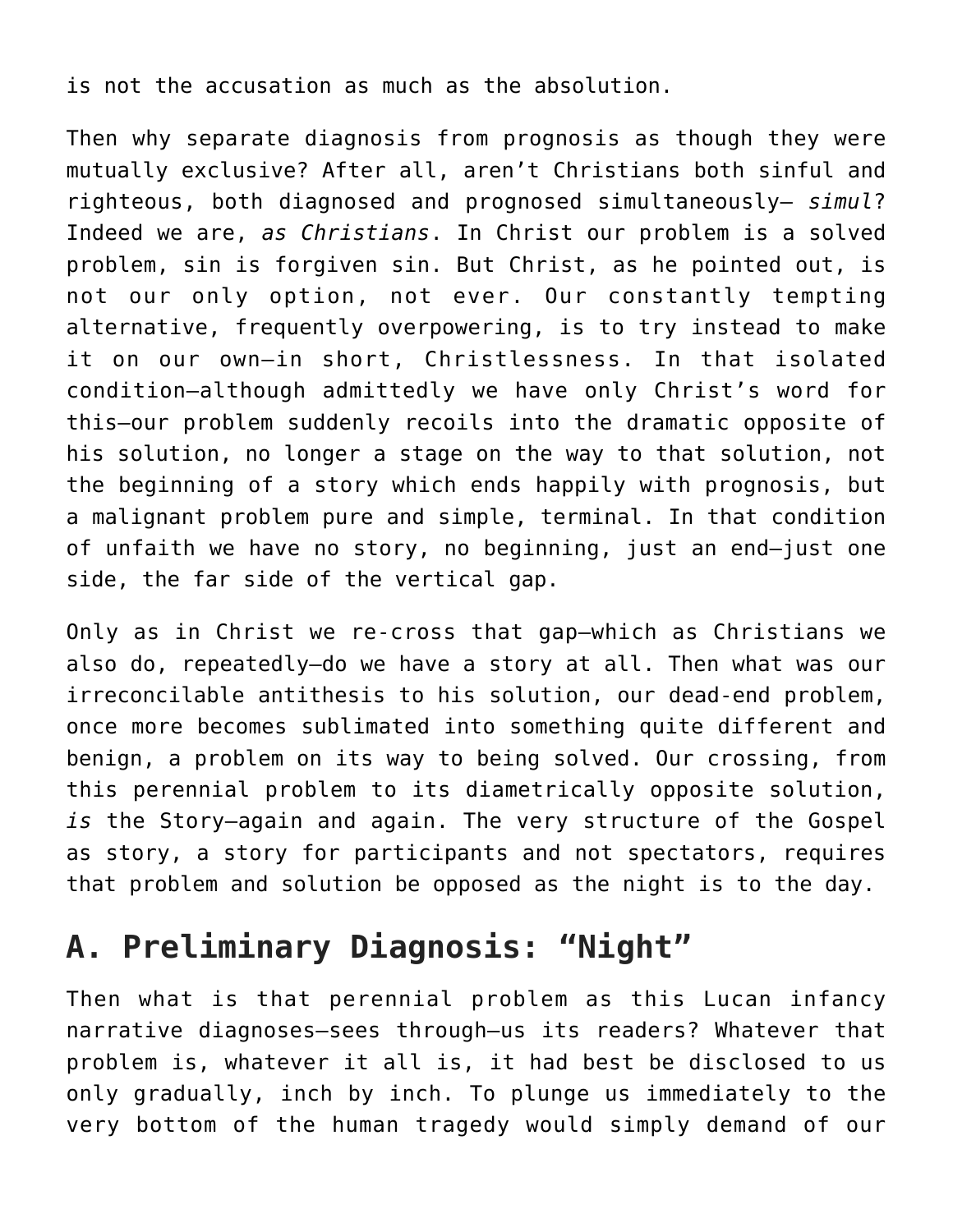credulity too much too fast, so taxing is the truth of it. For isn't it the way of our disbelief, when up against that hard truth, to protest, "People may be badly off but they're not as badly off as all that?" Or more likely, we dutifully assent to the diagnosis out of churchly etiquette so as not to have to think about the painful matter ourselves. Yet theological method does have to sympathize with that reality and, when possible, adjust to it pastorally. To unload the whole truth all at once is like trying to fill a water glass with the faucet on full force. For that matter, if human incredulity has trouble with the Christian diagnosis, imagine what it will be like with the prognosis: People may be well off, but they're never as well off as all that.

So, gently does it. What according to this Lucan story is the trouble, at least for starters? Since it is the shepherds whose trouble is directly spoken to—really the story is almost as much about them as it is about the Baby—they are the members of the cast with whom we first identify. What their problem is is suggested by the help they get: "An angel of the Lord appeared to them, and the glory of the Lord shone around them…" (v. 9) They were sorely in need of illumination, light, much more of it than they would have bargained for. By the same Lucan metaphor, they needed sight. It was not enough for them that the angel's announcement be heard. It had to be "seen" as well (vv. 15, 17, 20) with a special visual "sign" to make sure they "found" it. (vv.12, 16)

The shepherd's immediate problem, in short, is that they were in the dark. Come to think of it, isn't that how they had been described from the outset? Recall, it was "at night" that they were guarding their flock. (v. 8) Superficial reading of Luke-Acts tells us that for this evangelist 'night"—like darkness, shadows, blindness, stupor—is not a neutral physical description of the time of day or even a psychological description of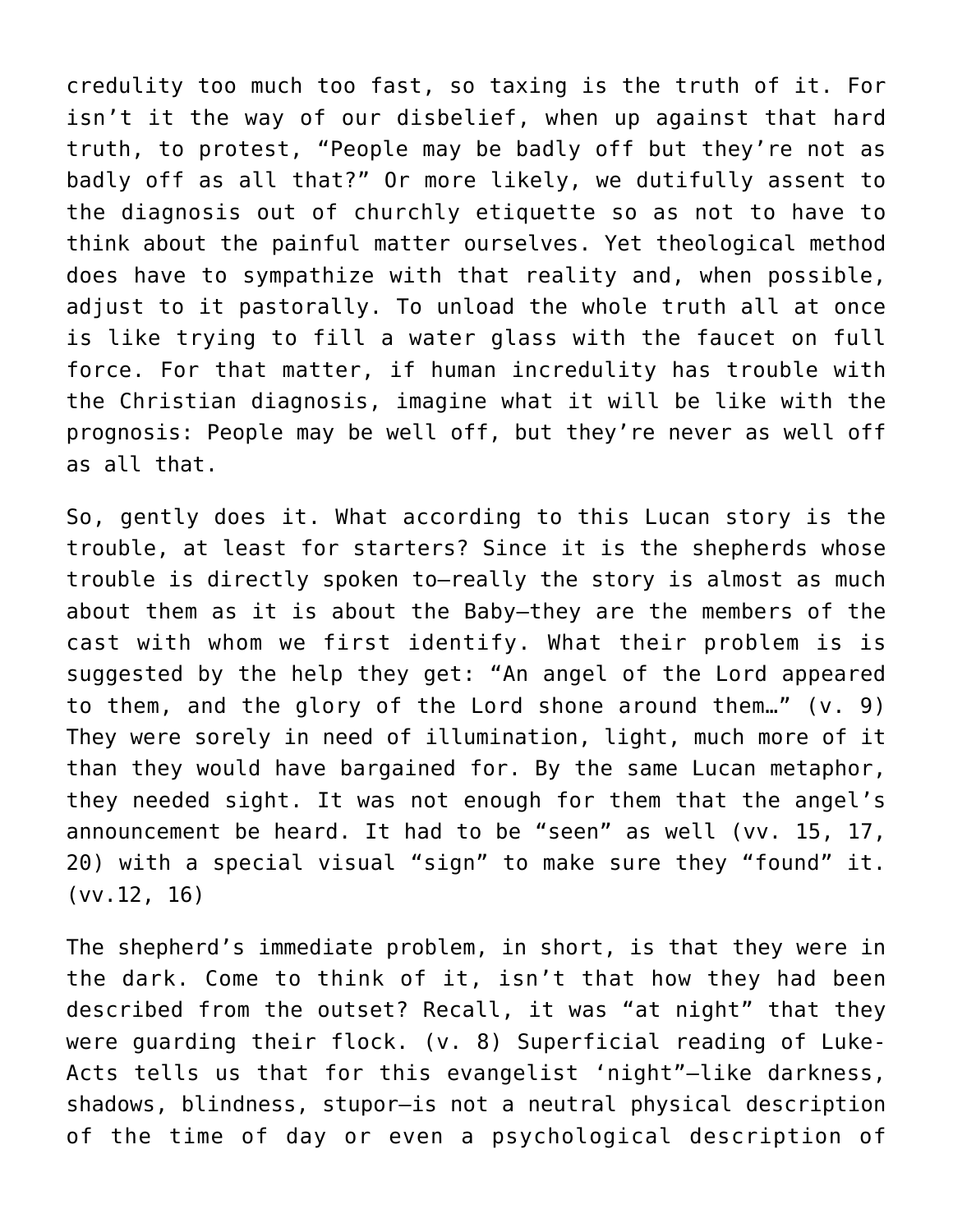natural ignorance. No, as Zechariah sings in the chapter preceding, "those who sit in darkness and in the shadow of death" are in mortal peril. (1:79) But what is that "night" which menaces the flock—the flock of Israel? the Christian flock?—and against which their shepherds must keep guard?

No one epitomizes that encroaching lethal darkness against which Jesus himself repeatedly warns the flock as does the flock's own religious leadership. The Pharisees are the "hypocrites", the masked actors, *par excellence*, although only someone as perceptive as Jesus could see through them. They themselves could not. If Jesus had not exposed them first, surely you and I never could have, so much do they resemble us *at our best*. In the parable (exclusively Lucan) of the Pharisee and the tax collector, the former reflects a life of self-denial and sacrifice for others the likes of which few of us could even remotely approximate. For that, and for the fact that he had been graciously spared the sort of sordid existence of this Watergating extortioner, the Pharisee takes no credit himself but attributes it all to God, *sola gratia*: "I thank thee, God…" (18:11)

It could well be that the reason Jesus singled out the Pharisees, these really impressively shining examples of selfless service and Godward eucharist, is that no other group in the Jewish community resembled so nearly as they did Jesus' own program for the kingdom. So nearly but not quite. The proverb by which Jesus best characterized his program, "Whoever would gain his self will lose it and whoever would lose his self will gain it," the Pharisees seemed to exemplify, if anyone did. They were the ones who, thanks to God, could somehow lose themselves for others almost unstintingly (almost) and only at the very last moment, with only a fingerhold on their lives, parlay their self-losses into self-gains, thus justifying the whole sacrificial risk as having been worth it after all.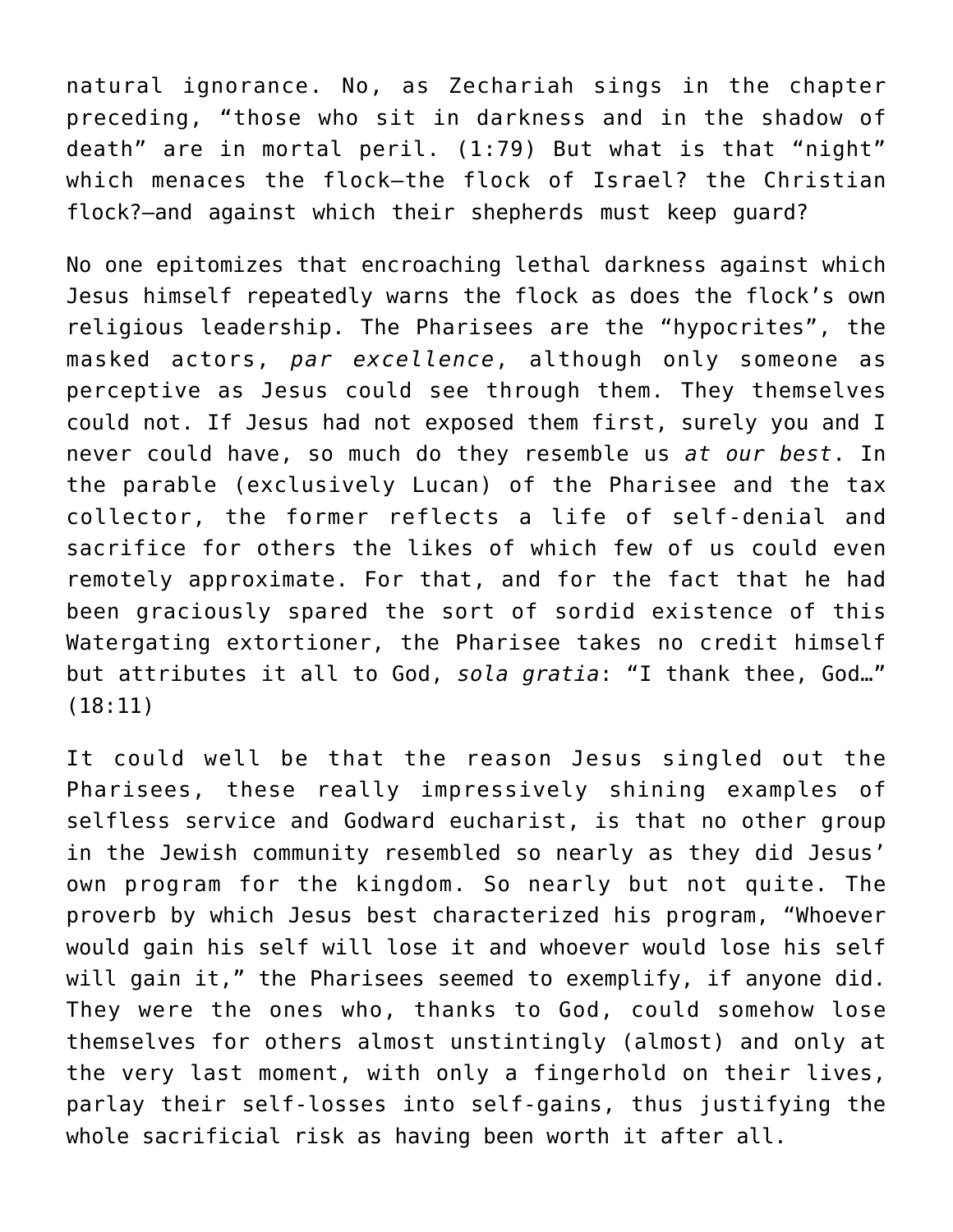The Pharisees knew that that is the only authentic way to be somebody and not—like this grasping, I'm-going-to-get-mine tax collector—a nobody. No wonder, when a savior comes along who is for just anybody, for "all the people" (v. 10), the Pharisees decline. For they knew better, "Where everybody is somebody, nobody is anybody." Who wants to be just anybody, least of all when you are already perfecting your own no-lose way of "losing" yourself (almost), of so acting like the world's nobody (almost) that the world insists you must be somebody?

To believe that by losing yourself *almost*, you can keep yourself—that, at least to begin with, is the shepherds' "night" which imperils their flock. And if on that first Christmas it was actually a physical, chronological night as well, then for Luke that coincidence would only have signaled all the more that darker night of the pharisaic fallacy which threatens every reader of the Story, especially perhaps the best and the brightest.

# **B. Advanced Diagnosis: The Frightful Visitor**

What is worse even that that initial darkness of the pharisaic fallacy—calculate your losses for what they can net you—is that that benighting illusion is doomed sooner or later to be unmasked, shone through. Sooner, if the unmasking happens now, in this ahead-of-schedule "apocalypse" at the hands of Jesus. Later—but then too late—in the same Lord's final apocalypse, The Last Analysis. Either way, his "visit"—his coming to see us in a way that we ourselves must see him seeing through us—is cause for terror, mortifying fear (*phobos*). Granted, even though everybody is almost always afraid of something or other—for instance, the religious leaders are afraid of "the people," the disciples are afraid of dying or of the authorities—almost no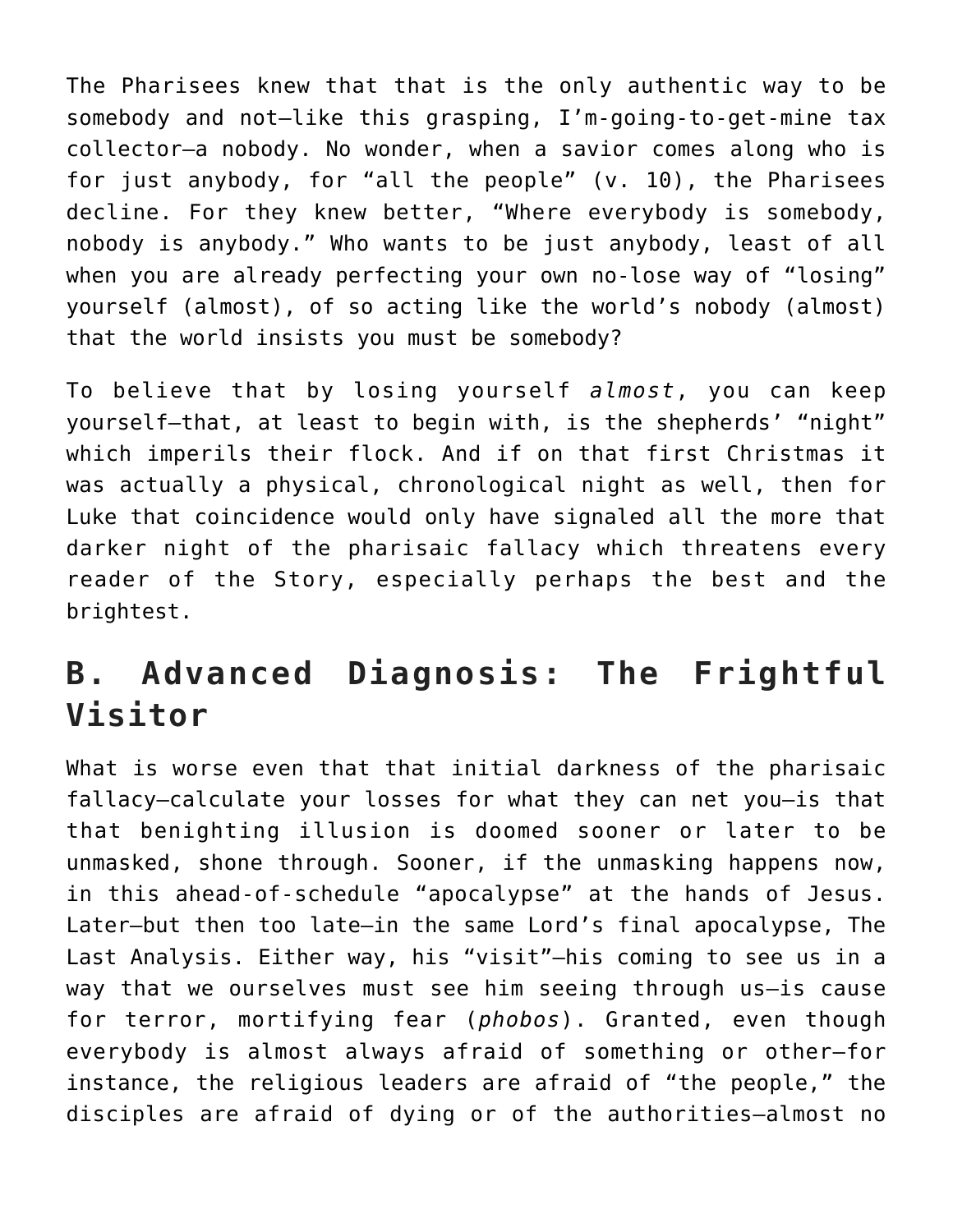one (only the demons and a handful of discerning God-fearers) ever have the good sense to fear the right One, the ultimate Visitor. Still, that everyone has *reason* to fear him (literally to be scared to death of him) considering what they have to hide, only underscores that everyone's cover is due at any time to be blown. Not even the most deceptive night can save any of us from being found out.

#### **C. Final Diagnosis: Lost**

Being found out as what? Not only as losers but as lost. That is the worst of it: not only that by trying to cashier our selflosses into self-gains *we* lose *ourselves*—that would be bad enough— but worse by far, that Someone else loses us as well, namely, our original Possessor. He—or in the idiom of the housewife's lost coin, she—has lost us as surely as a shepherd has lost a stray sheep or a parent has lost a runaway son. With a single ingenious word, "lose," this Spirited evangelist has captured one of the profoundest theological dilemmas: how to describe us sinners as belonging primordially to that One who creates us yet in a way that he actually does not have us after all? That lostness from him is the diagnostic flip-side of the angel's reference to the Baby as "Savior". (v. 11) The presupposition of his coming to seek and to save us is that otherwise he does not really possess us, though he should Instead of "peace" between him and us (v. 14) there is then only alienation mutually. Nor does it follow that being lost to him then means that instead we belong only to ourselves or belong only to such possessive superpowers as the Caesar Augustuses who by a single "decree" can keep tabs on their whole world (*oikoumene*, v.1). No, the realistic alternative to being possessed by the Baby-Savior is to be owned instead by that anti- god who reminded Jesus in the wilderness, "all this authority" of the *oikoumene*—including Caesar's and the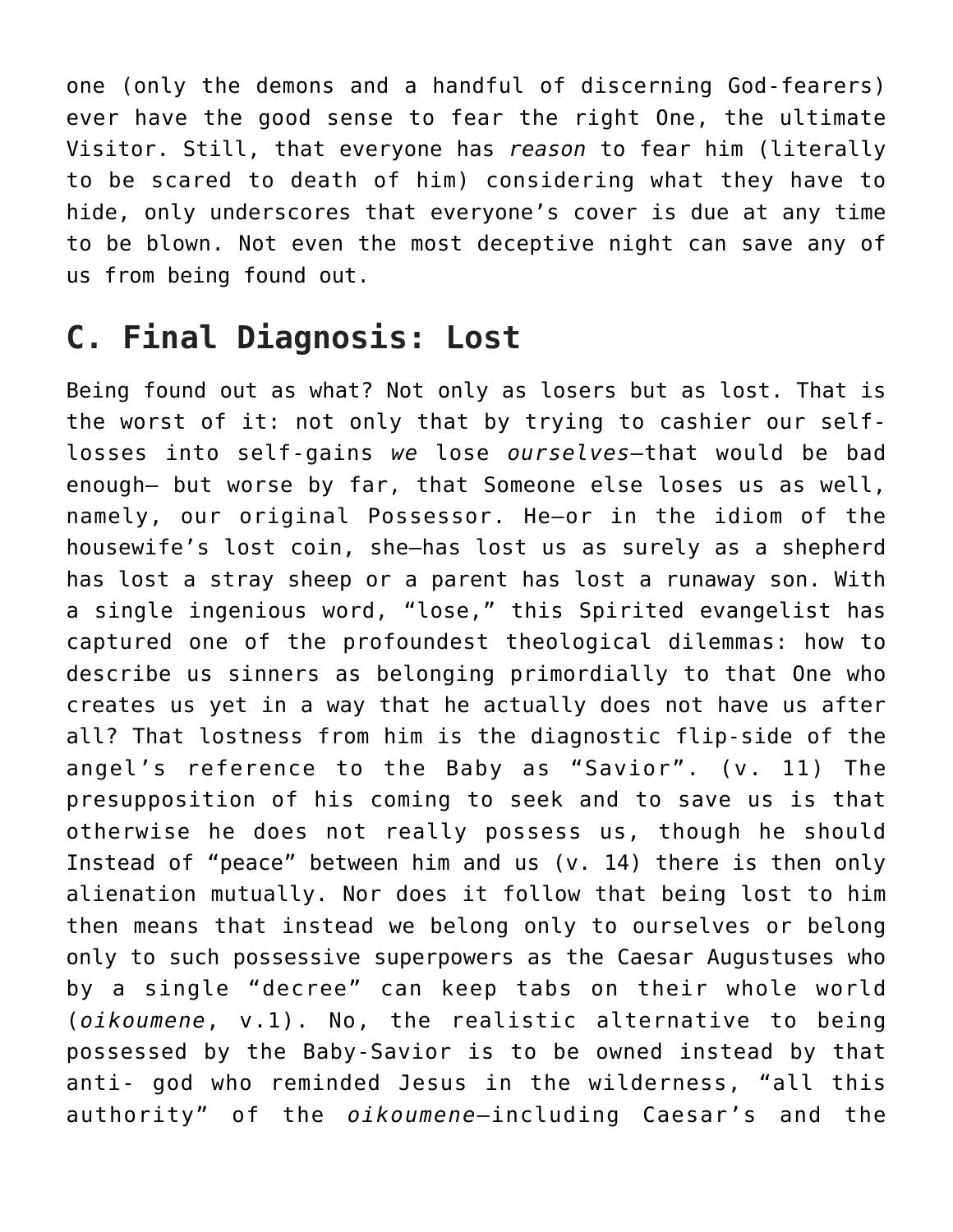USA's—"has been delivered to me." (4:5, 6)

# **II Prognosi**

#### **A. Preliminary Prognosis: "Savior"**

All that being the problem, what is the Christmas solution, that polar opposite to which now we try to negotiate a crossing? How does that same One who so devastatingly sees through us as faithless darklings, now, in the Baby, see us through? To say it all at once is to say what seems too good to be true, with the empty-handed result that all we do in that case is accept the prognosis merely as true and not as what it truly is, good—"good news of a great joy." (v. 10)

So, for a start, what most conspicuously is the solution? Most conspicuously it is that odd feature which always distinguishes the Christian solution from all others and which, if we still have any capacity at all for wonder, must strike us either as simply amazing or as pathetic nonsense. I refer to the way, the apparently immoral way, in which New Testament christologies right in the middle of the Story literally change the subject. Having begun by diagnosing us, which is proper, they suddenly shift responsibility for our solution to this other human subject—in this text a mere infant at that—this what's-his-name who has more than his hands full with his own troubles. On top of that these christologies rationalize that shunting of responsibility by naming this Baby with the most extravagant profusion of messianic and imperial titles, "Savior" and "Christ" and "Lord". (v.11)

The fact that Luke-Acts may not operate with a vicarious model of atonement softens the scandal of this change of subject not one bit. If anything, Luke's christology is even more ambitiously transcendent than the one-for-one substitutionary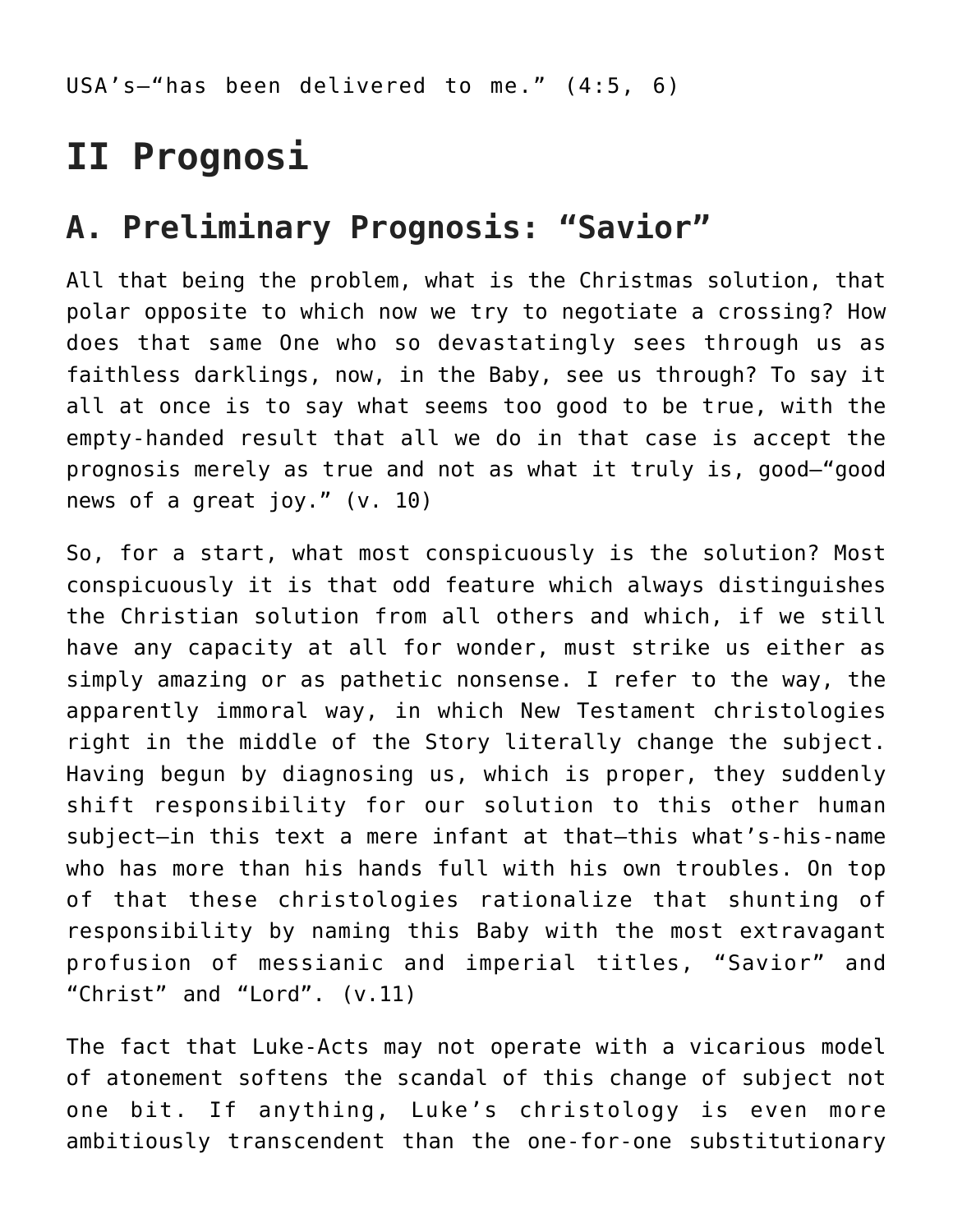models. Witness the way the Lucan Jesus does for us what we ourselves could never do. He, the sole "savior", saves us: we do not save ourselves. And from whom? Not just from ourselves. His antagonists are not just you and I, and not only those powerful "benefactors" like the Imperium or the Sanhedrin, but finally those demonic world owners whose claim to the world and us enjoys a measure of legitimacy which even God seems to respect. Hence we cannot, and are not even authorized to save ourselves.

The way Jesus "saves" is that he wins back the world—the whole Jerusalem-to-Rome-axis *oikoumene*—for God's repossession, but all on the wild presupposition that it is to God *in this Jesus* that the world belongs in the first place. Jesus' audacity is not merely that, in order to rescue the strays and the lost, he dares to breach God's sabbath laws. That much anyone, also a Pharisee, would do for something which is his own—say, his own ox. That is only reasonable. Ah, but that is the radical rationale for Luke's whole christological claim, namely, that those lost coins and sheep and prodigals whom Jesus loses everything to recover are after all *his own*, whom he at last is simply "finding" again. To regain what is his it is altogether rational— "necessary", scripturally and ontologically—that he do what any determined owner in his circumstances must do. As the proverb says, he must risk everything—and without pharisaic fudging. But what he for his pains wins back is not only his own life, but his possession of all of us as well. Dubious winnings perhaps, though he did not seem to think so. Where else could we—everybody, "all the people"—ever count for so much? On that Lucan rationale, what at first seemed absurd begins to appear, at least to the world's nobodies, quite reasonable after all—too good to be untrue.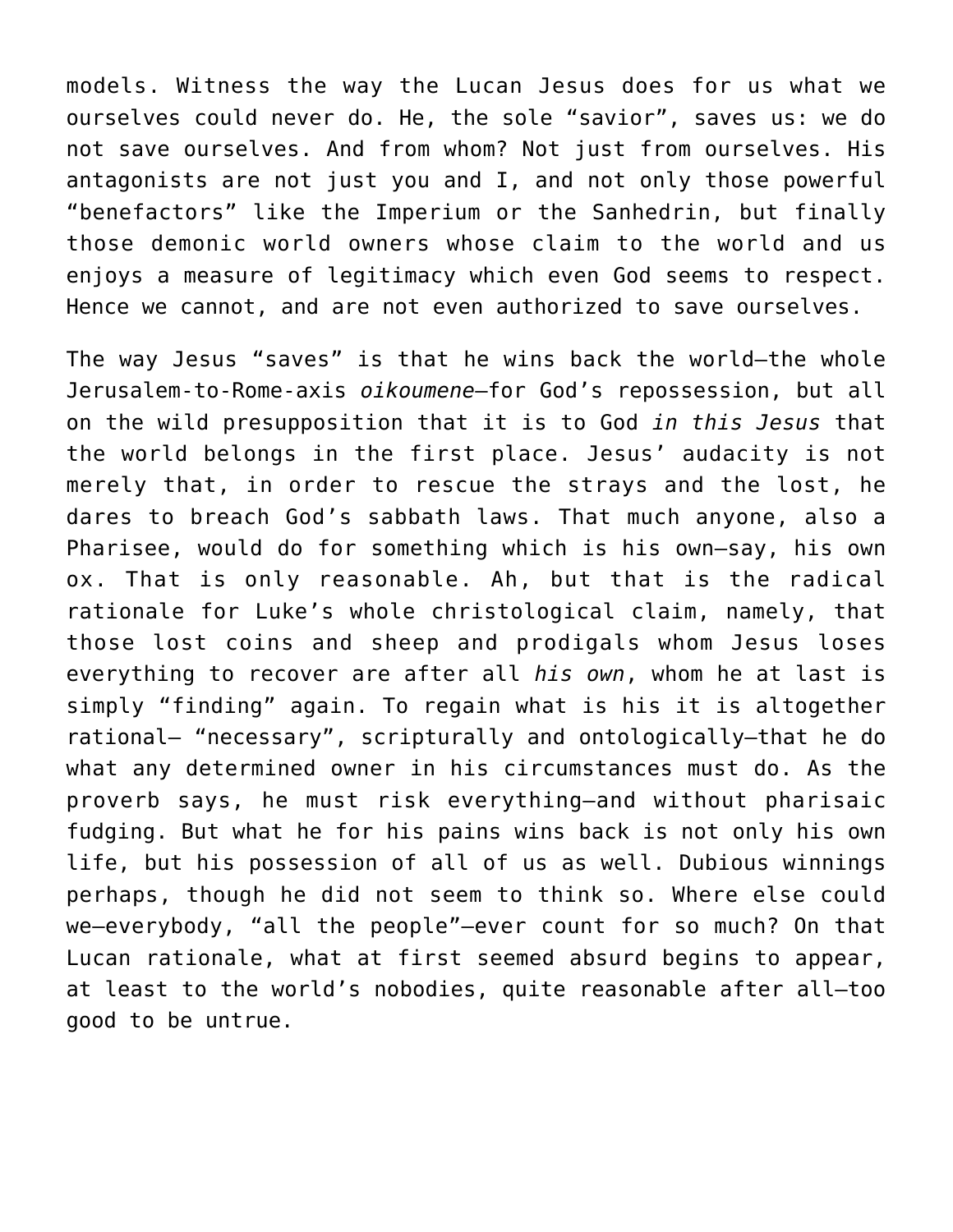### **B. Advanced Prognosis: "Joy"**

If that much of the solution already sounds good, what follows gets even better. The shepherds, who have to be rescued by a saviour quite other than themselves, are nevertheless drawn in to his salvational action as responsible firsthand participants, as themselves self-losers and regainers who thus "follow" their Lord's own cruciform lead. They themselves begin at least to experience that same mortifying loss of self (*psyche*) in face of the dreadful apocalyptic "glory" which blows the cover of their "night". The hilarious surprise, however, is that this Visit turns out to be not the final apocalypse, from whose terror there would be no recourse, but is rather a mercifully premature apocalypse which boldly scoops the final one, and actually averts and thwarts it.

True, the shepherds are not spared their initial terror. The God-fearers never are, for that—their dying—is already part of their salvation. But, this being the Pre-Visit and not the final one, the Visitor does sweetly intervene and, through his messenger, authorizes the God-fearing shepherds to do what just plain fearers (like the Pharisees) are never authorized to do, "Be not afraid." (v. 10) Hearing that is like getting one's life back *post mortem*—like "repenting", as Luke says, "for the forgiveness of sins." Not that there is no need anymore to fear God but rather that, with the coming of the Baby, even God-fear gets trumped—over-joyed.

## **C. Final Prognosis: "Glorifying"**

But Luke saves the best till last. What is better even than the shepherds' over-joyed fear which the Baby's coming occasions in them personally is that they then take their experience on the road, so to speak, and go public with it. Actually, the Story does not make all that much of the shepherds' own "experience"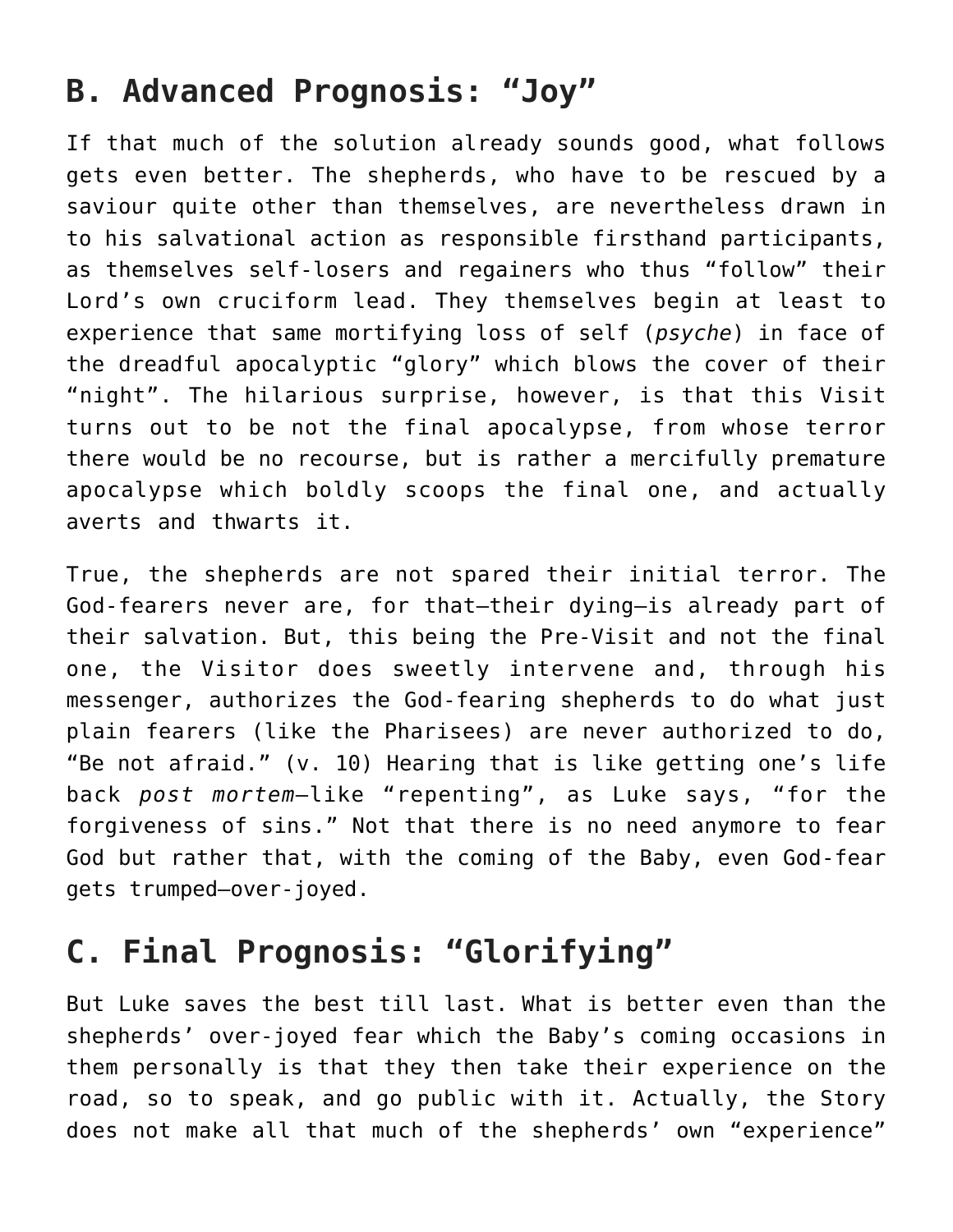if by that we mean their faith. As believers go, they might have been about as superficial and sensation-prone as their hearers seemed to be, if all the latter did was "wondered at what the shepherds told them." (v. 18) Only faithful Mary—the one member of the cast besides the Baby who continues as a major character throughout the two-volume sequel—reflects the tenacious "pondering" of that "good soil" which "holds the word of God fast in an honest and good heart." (8:15) That is not said about the shepherds, but probably because their talk was not primarily about their own faith.

What they did talk about was "all they had heard and seen, as it had been told them." (v. 20) In other words, they simply told it as they saw it—more exactly, as they had been coached to see it. But what was it, with the angel's prompting, that they saw? Answer: not just the Baby but "the baby lying in a manger." (v. 16) As Raymond Brown observed, that portentous "sign", namely, that the Baby's mother "laid him in a manger" (repeated three times within the Story) seems as important to the plot as that the Baby was born at all! That is all the more significant in view of how grudging Jesus is about signs, except for signs of repenting—that is, for losing our lives for his sake and only then regaining them. But what else is this sign but a loser's sign? The way the Baby was swaddled and "lying" in a manger anticipates the way he would be wrapped and "laid" (same verb) in a sepulchre. (23:54) Both places were signs of his being dispossessed—a borrowed tomb, a make-do manger ("because there was no room for them in the inn",  $v. 7$ )-just as everywhere he had "nowhere to lay his head" even though he was "the Son of man". (9:58) But that was exactly what the shepherds' sign was a sign of, and what they had been told to look for: how this homeless Baby was, by that very token, "Peace" for all the earth.

What the returning shepherds accomplished with their talk was